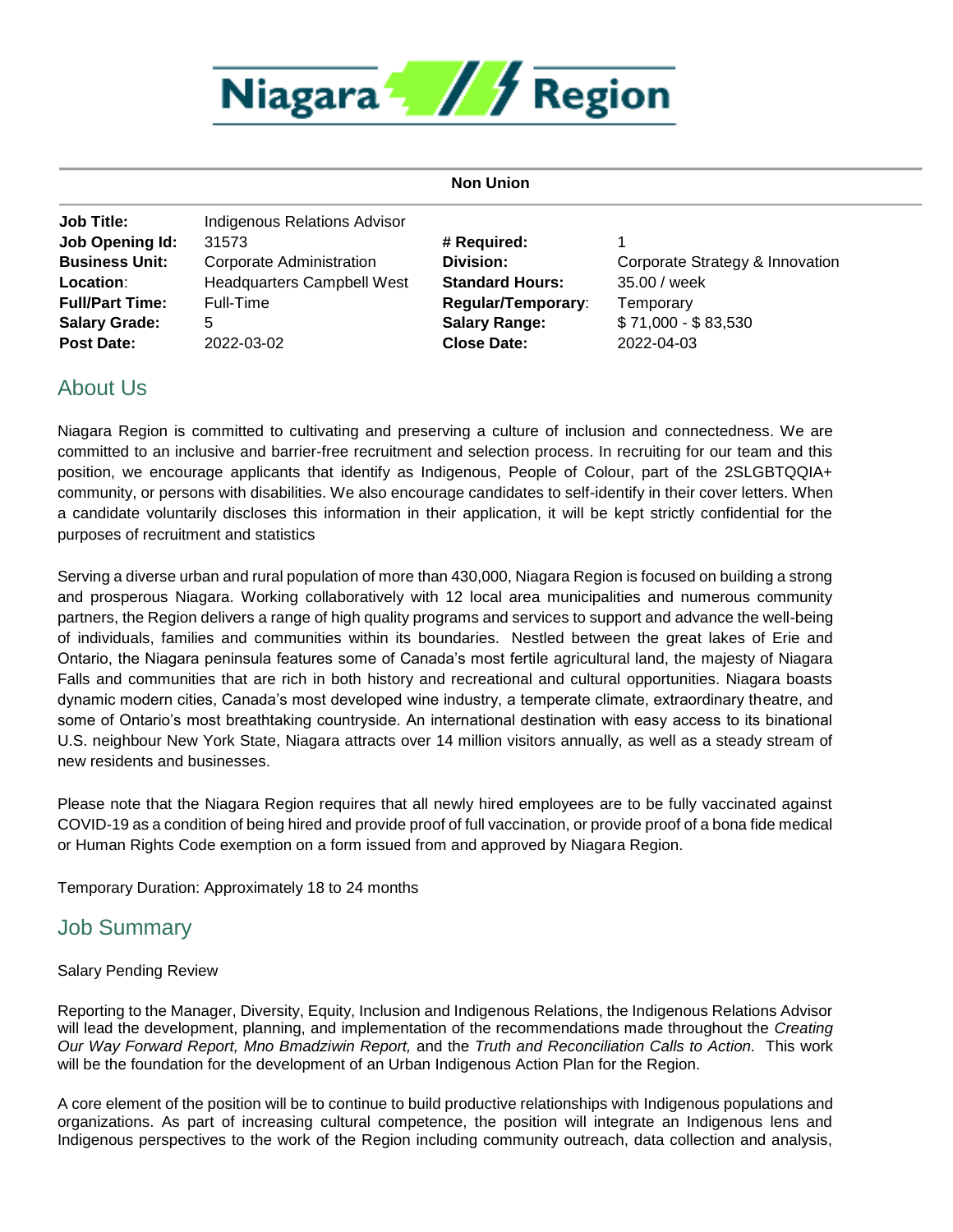

and knowledge mobilization. The Indigenous Relations Advisor will be responsible for leading projects through engagement with Indigenous partners, researching best practices, and creating project plans.

# **Education**

- Bachelor's degree in Social Science / Public Health / Indigenous Studies or a related field
- Indigenous Cultural Knowledge and/or Indigenous Language fluency is an asset
- Master's degree in Social Science / Public Health **/** Indigenous Studies or a related field is preferred. Deep knowledge of Indigenous Culture and/or Indigenous Language may be considered the equivalent to a Master's Degree upon consultation with the Indigenous Community.

# Knowledge, Skills, & Experience

- Indigenous strategy development and implementation (preferably evidenced by 2-3 years' experience)
- Knowledge of Indigenous history, traditional culture, political structures, Truth and Reconciliation and context specific to Indigenous people in the Niagara region and the surrounding areas
- Building community collaborations and partnerships (preferably evidenced with experience)
- Communication, relationship building and group facilitation skills
- Knowledge of data collection, analysis, research and evaluation
- In-depth knowledge of community programs
- Knowledge of social media, web and multi-media approaches
- Well-developed network of Indigenous Advisors and Elders will be an asset

## **Responsibilities**

*Leads and consults on the development, implementation and evaluation of community wide initiatives related to Indigenous engagement and program planning. (35% of time)*

- Develops and maintains a work plan to implement the *Creating Our Way Forward Report* , Mno Bmadziwin Report and the *Truth and Reconciliation Calls to Action*, seeking the Corporate Leadership Team's endorsement
- Drafts and begins to implement an Urban Indigenous Action Plan for the Region
- Supports Regional Departments and Divisions to implement the above work plan
- In collaboration with the Indigenous community, reviews corporate policies, procedures, and interventions from an Indigenous cultural competency lens and recommend changes
- Participates in provincial public health communities of practice for Indigenous engagement
- Identifies potential funding sources, writes grants and tracks funding of allocated funds related to the project
- Coordinates research and other activities with initiative partners to maximize alignment of strategies and actions
- Identifies and coordinates with potential projects, activities, local collaborations and networks etc. within the community that align with project goals and objectives
- Maintains detailed status of activities and issues to present to Senior Leadership Team, and other internal and external parties

*Establishes and maintains meaningful relationships with Indigenous communities and organizations in Niagara through increasing cultural competence of staff and programs delivered (25% of time)*